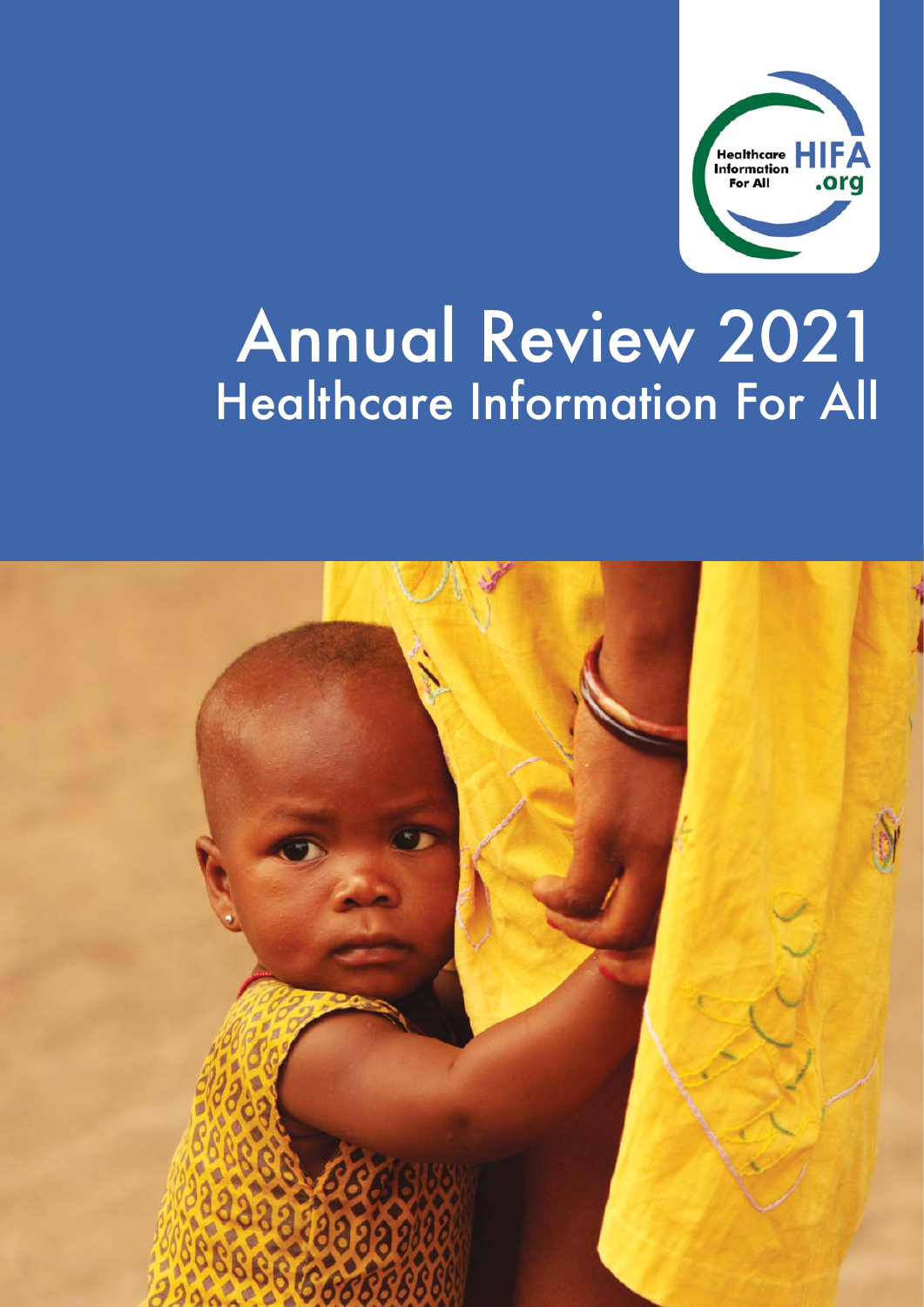## **HIFA (Healthcare Information For All) Annual Review 2021**

### **Background:**

WHO identified the need for Healthcare Information For All (HIFA) in 2004 and encouraged Global Healthcare Information Network (GHI-net) to take the lead, noting that 'Healthcare Information For All is an ambitious goal but it can be achieved if all stakeholders work together. The approach proposed by the Global Healthcare Information Network and its partners is innovative and promises to harness the international cooperation and understanding needed to achieve the goal'.

HIFA brings together all stakeholders as a global movement with a shared vision: "A world where every person and every health worker has access to the healthcare information they need to protect their own health and the health of others and will be protected from misinformation". HIFA is administered by the Global Healthcare Information Network CIC, a non-profit registered in the UK for this purpose. Individual forums (CHIFA, HIFA-French, HIFA-Portuguese, HIFA-Spanish) are jointly administered with operational partners including WHO.

Since the official launch of HIFA in 2006, WHO has engaged increasingly in HIFA's operations, including representation on HIFA's steering group and project working groups, and formal collaborations to support multilingualism in global health.

#### **Highlights of 2021**

In 2021, Global Healthcare Information Network (GHI-net) continued to work with WHO and other partners to develop Healthcare Information For All (HIFA) and thereby support WHO's constitutional mandate to extend to all people the benefits of reliable healthcare information (WHO Constitution 1948) and WHO's 'quintessential function to ensure access to authoritative and strategic information on matters that affect peoples' health' (GPW13, p37).

The COVID-19 pandemic highlighted the vital importance of access to reliable healthcare information and protection from misinformation. Never before has everyone been so aware of the need for reliable healthcare information, and yet so vulnerable to misinformation.

#### **Highlights**

- Jan-Dec 2021: HIFA supported thematic discussions on two WHO-sponsored projects: Maintaining essential health services during COVID-19, and Learning for quality health services, resulting in a series of publications on the WHO website.
- Jan-Dec 2021: HIFA supported thematic discussions on COVID-19, with emphasis on information aspects, reaching a total of 1,424 contributions from HIFA members worldwide, sponsored by the Global Health Academy at the University of Edinburgh.
- March-November 2021: Global Healthcare Information Network, the non-profit that administers HIFA, prepared and submitted an application to become a Non-State Actor in Official Relations with the World Health Organization.
- August 2021: HIFA catalysed and led a provocation panel session at the World Library and Information Congress, with a call to action for health information and library professionals to lead efforts to accelerate progress towards reliable healthcare information for all.
- October 2021: HIFA launched its new Strategy 2022-2024: Accelerating progress towards universal access to reliable healthcare information.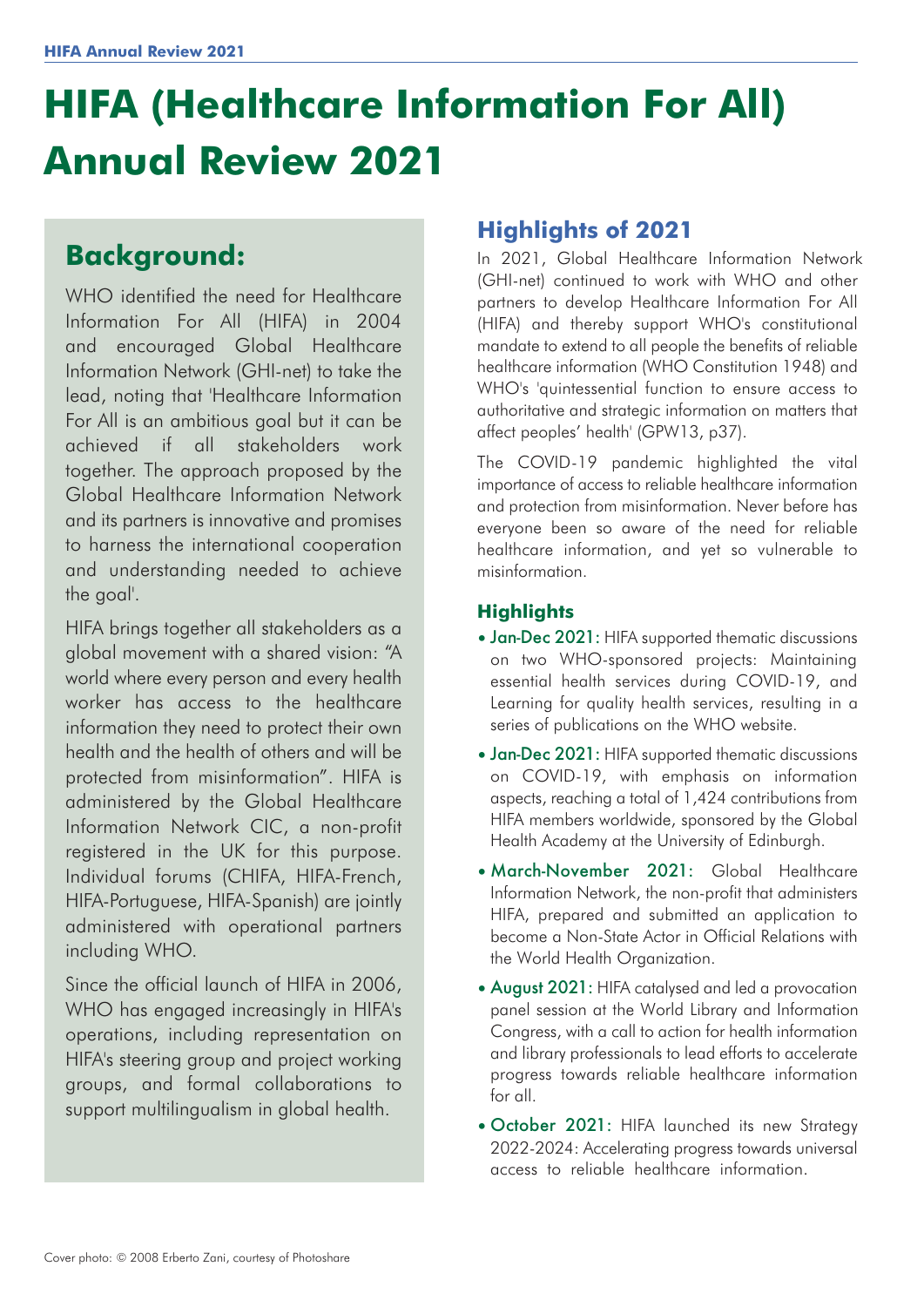#### **HIFA Community**

HIFA Forums: At the heart of HIFA is a virtual 'thinktank' of over 20,000 members from 180 countries, interacting across 6 forums in 4 languages: HIFA-English, CHIFA (child health and rights), HIFA-French, HIFA-Portuguese, HIFA-Spanish, and HIFA-Zambia. All six forums continued to be vibrant and to grow their membership.

The members represent the full range of providers and users of health information (health workers, publishers, librarians, researchers, policymakers, social scientists, human rights advocates, patient representatives, and others). HIFA members communicate 24/7 about how to improve the availability and use of reliable healthcare information in LMICs.

November 2021: HIFA-Spanish issued a call for expressions of interest to become the new operational partner with WHO and HIFA, taking over from the Andalucian School of Public Health.

**HIFA Country Representatives:** The Country Representative (CR) programme continued to grow, with 274 CRs in 81 countries (previously 250 in 80). Each CR is responsible for advocating for universal access to reliable healthcare information, and for growing the HIFA membership base in their respective country. They do this by leveraging their own professional networks, giving presentations (virtual or physical, where possible), radio interviews and blogs. Goran Zangana (Middle East Research Institute, Iraq) was awarded HIFA Country Representative of the Year 2021.

A new coordination structure for the HIFA country representative programme was introduced. Four regional coordinators were appointed (Africa, Europe, Eastern Mediterranean, Latin America, South East Asia) supported by a global coordinator

**HIFA Supporting Organisations:** During 2021 HIFA ratified 34 new supporting organisations, making a total of 434, demonstrating the breadth of support for the HIFA vision.

**HIFA Volunteers:** More than 500 volunteers provided their time and expertise for a growing number of projects addressing WHO priority areas (below), HIFA Country Representative programme, HIFA Steering Group, HIFA Social Media Group, and website, editing, fundraising and administrative support.

**HIFA Social Media:** The HIFA Social Media team continued to promote the HIFA vision, with leads in place for Twitter (@hifa\_org), Facebook (HIFAdotORG), LinkedIn, YouTube and Instagram. The team consistently promoted World Health Days, drawing attention to the role of reliable healthcare information for specific health issues.

**HIFA website:** HIFA worked with a pro bono consultant to prepare a redesign of the hifa.org home page. The redesign will be implemented in early 2022.

#### **HIFA Projects**

HIFA continued to build its portfolio of projects, working with an increasing number of organisations for shared objectives. Each project supports a series of thematic discussions on all the forums in four languages, with sharing of diverse experience and expertise leading to collective understanding. Learning is harnessed and disseminated through conference presentations, peer-reviewed journals and technical briefs on the WHO and other websites. Each project is planned and implemented by a team that comprises HIFA volunteers with experience and expertise in the issue, together with staff nominated by the sponsor(s).

During 2021 HIFA further developed the Project implementation approach to include two new elements: synthesis and editing teams and catalyst groups, offering new ways for HIFA members to volunteer and build capacity.

#### **Highlights included:**

- **Access to Health Research** The project is sponsored by the Elsevier Foundation and supported continuing discussion on all aspects of access throughout the year.
- **COVID-19.** This one-year project (September 2020 - August 2021) is sponsored by the Global Health Academy at the University of Edinburgh, UK, to explore the information needs of health workers, policymakers, and the general public in LMICs, in relation to the current coronavirus pandemic and future pandemics. The project has supported the longest and richest discussion in HIFA's history, with more than 1400 substantive messages exchanged to date. The discussion has been analysed by staff and students at the University of Edinburgh and University of Toronto, Canada, and submitted for publication.
- **Library and Information Services.** HIFA collaborated with the International Federation of Library Associations (special interest group Evidence for Global and Disaster Health) to deliver a provocation session at the World Library and Information Congress in August 2021. The session called on the library and information community to convene all stakeholders together (LIS, health